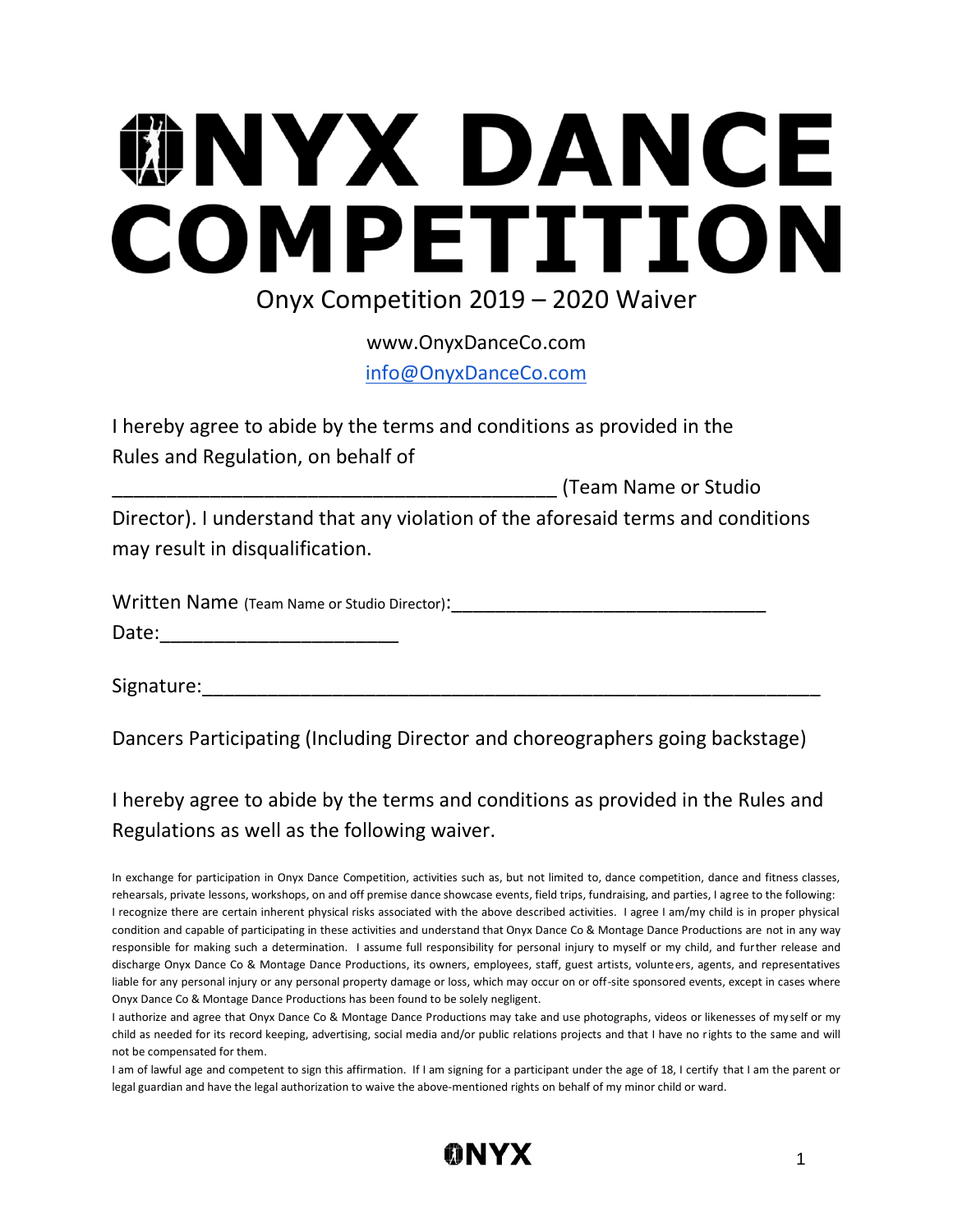I HAVE FULLY INFORMED MYSELF AS TO THE CONTENTS OF THIS RELEASE AND HAVE READ THE SAME PRIOR TO SIGNING. I AM OF LAWFUL AGE AND COMPETENT TO SIGN THIS AFFIRMATION.

|    | <b>ONYX</b> | 2              |
|----|-------------|----------------|
| 5. |             | Age:________   |
|    |             |                |
|    |             | Date:_________ |
| 4. |             | Age:________   |
|    |             |                |
|    |             |                |
| 3. |             | Age:________   |
|    |             |                |
|    |             | Date:_________ |
| 2. |             | Age:________   |
|    |             |                |
|    |             |                |
| 1. |             | Age:_________  |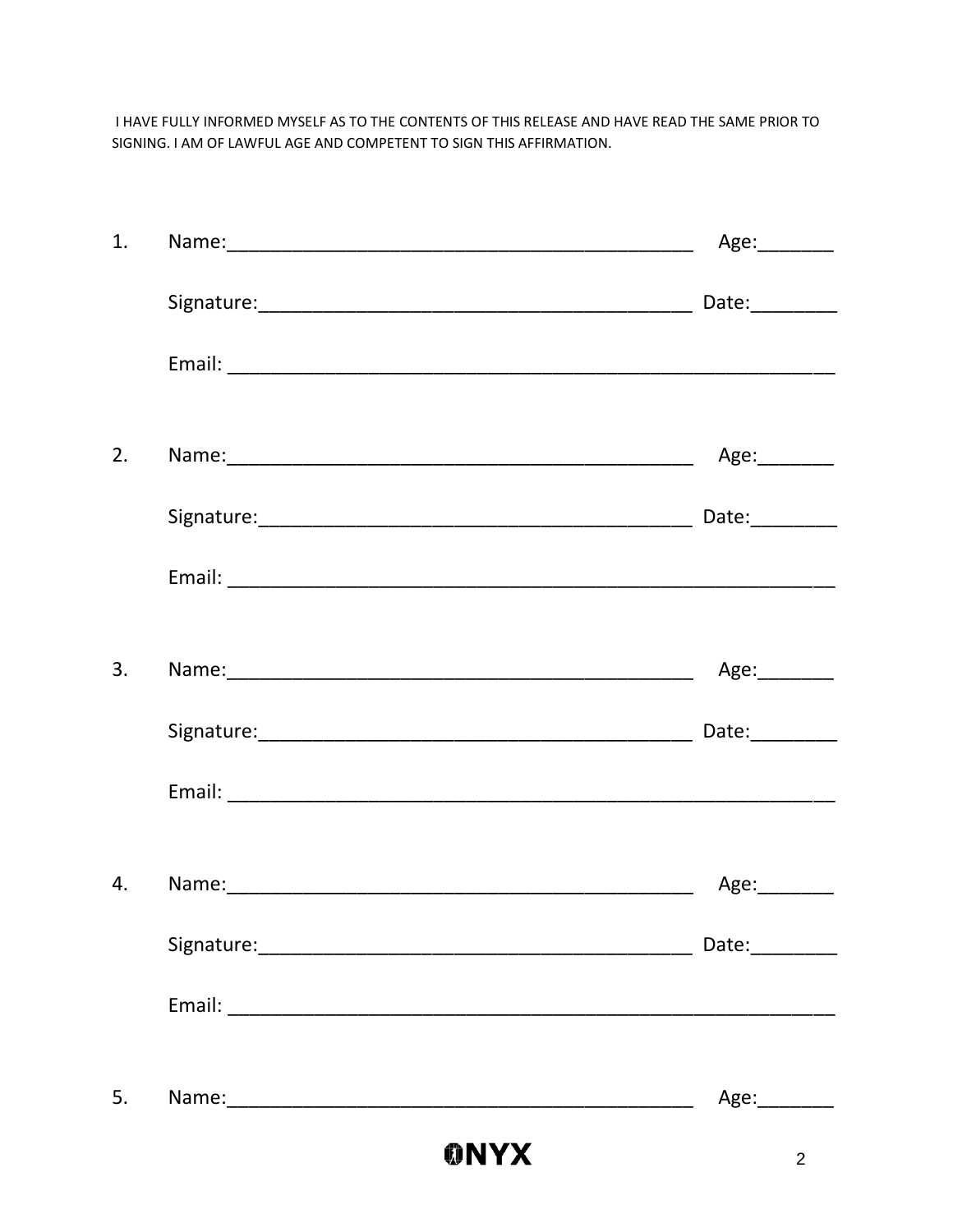| 6. | Age:________    |
|----|-----------------|
|    |                 |
|    |                 |
| 7. | Age:________    |
|    |                 |
|    |                 |
| 8. | Age:_________   |
|    | Date:__________ |
|    |                 |
| 9. | Age:________    |
|    | Date:________   |
|    |                 |
|    |                 |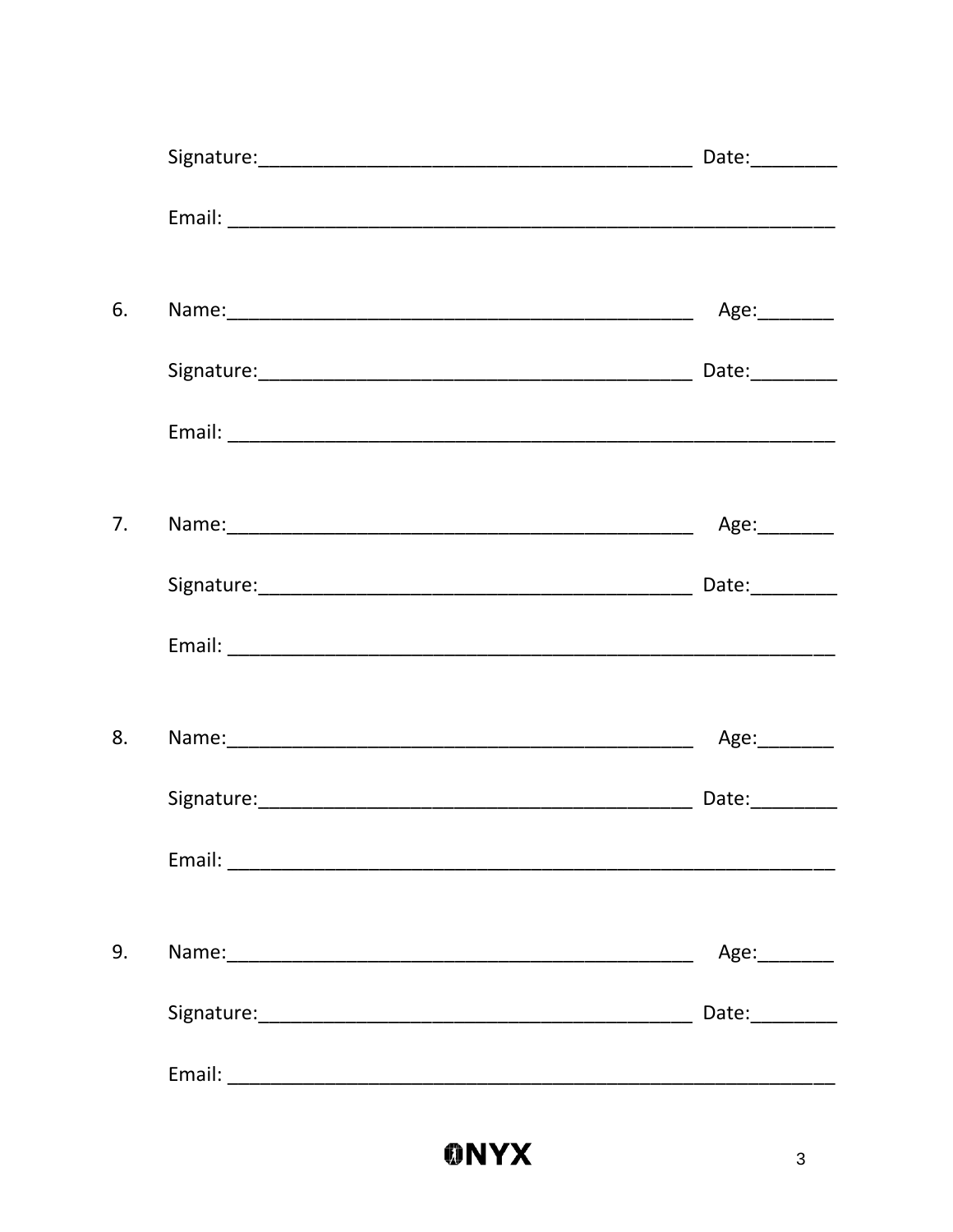| 10. | Age:_________ |
|-----|---------------|
|     |               |
|     |               |
| 11. | Age:_________ |
|     |               |
|     |               |
| 12. |               |
|     | Date: $\_$    |
|     |               |
|     |               |
|     |               |
|     |               |
| 14. | Age:_________ |
|     |               |

-

 $\overline{\phantom{a}}$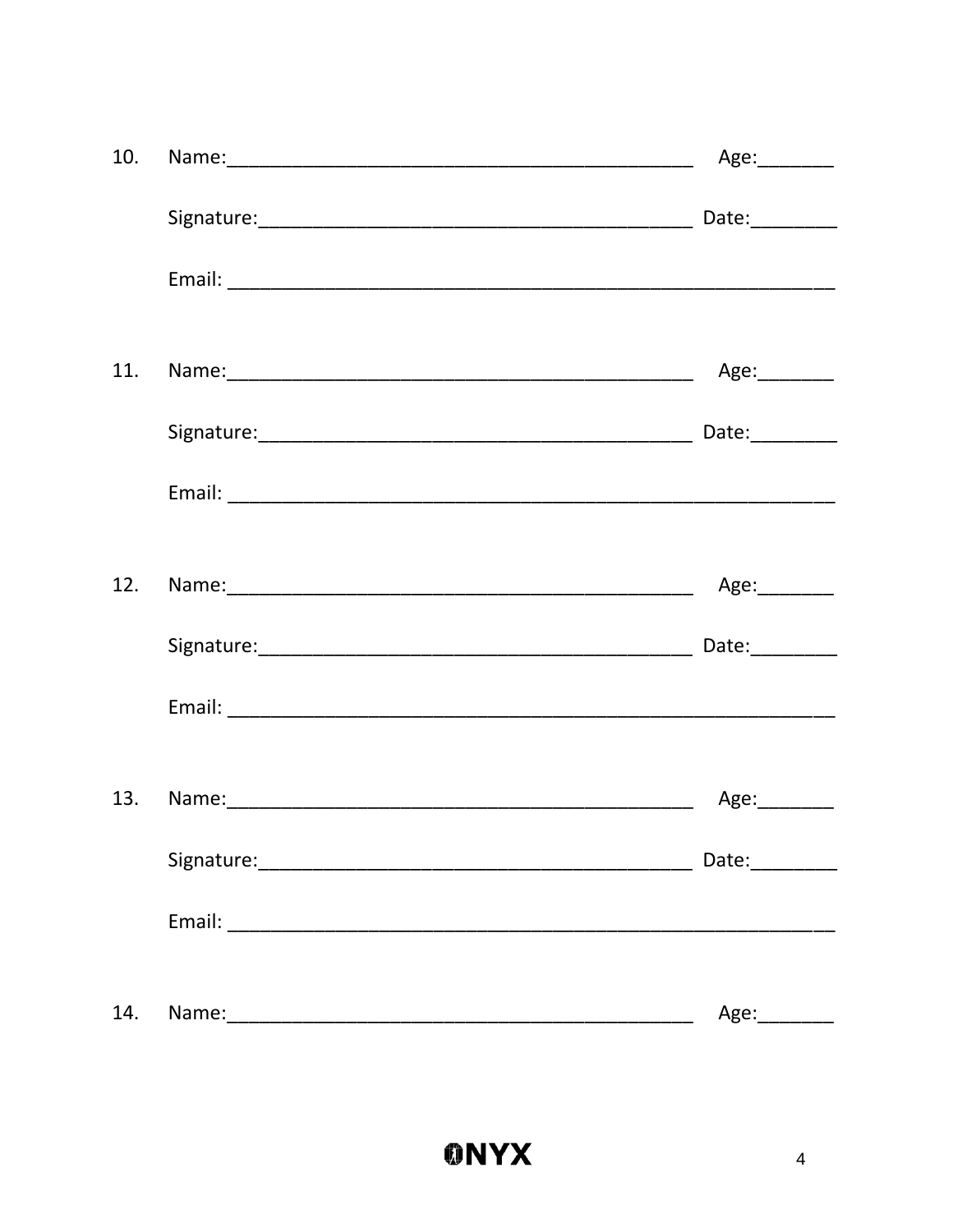|     |                                                                             | Date:__________ |
|-----|-----------------------------------------------------------------------------|-----------------|
|     |                                                                             |                 |
| 15. |                                                                             | Age:_________   |
|     |                                                                             |                 |
|     |                                                                             |                 |
| 16. |                                                                             | Age:________    |
|     |                                                                             | Date:           |
|     |                                                                             |                 |
| 17. |                                                                             | Age:________    |
|     |                                                                             | Date:_________  |
|     |                                                                             |                 |
| 18. |                                                                             | Age:_________   |
|     |                                                                             |                 |
|     | Email:<br><u> 1980 - Johann John Stone, mars eta biztanleria (h. 1980).</u> |                 |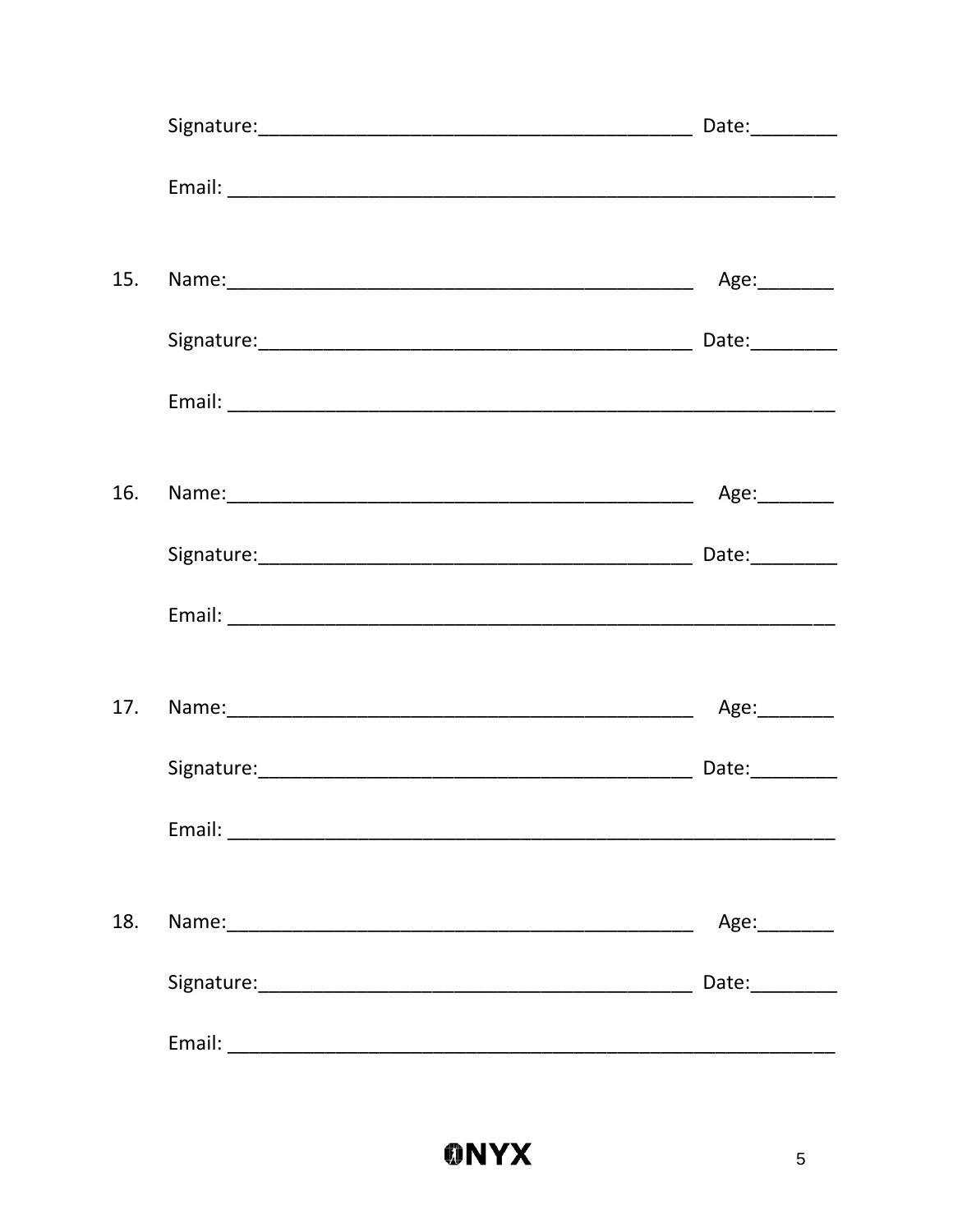| 19. | Age:________    |
|-----|-----------------|
|     |                 |
|     |                 |
| 20. | Age:_________   |
|     | Date:_________  |
|     |                 |
| 21. |                 |
|     |                 |
|     |                 |
|     | Age:________    |
|     | Date:__________ |
|     |                 |
| 23. | Age:________    |
|     | Date:__________ |
|     |                 |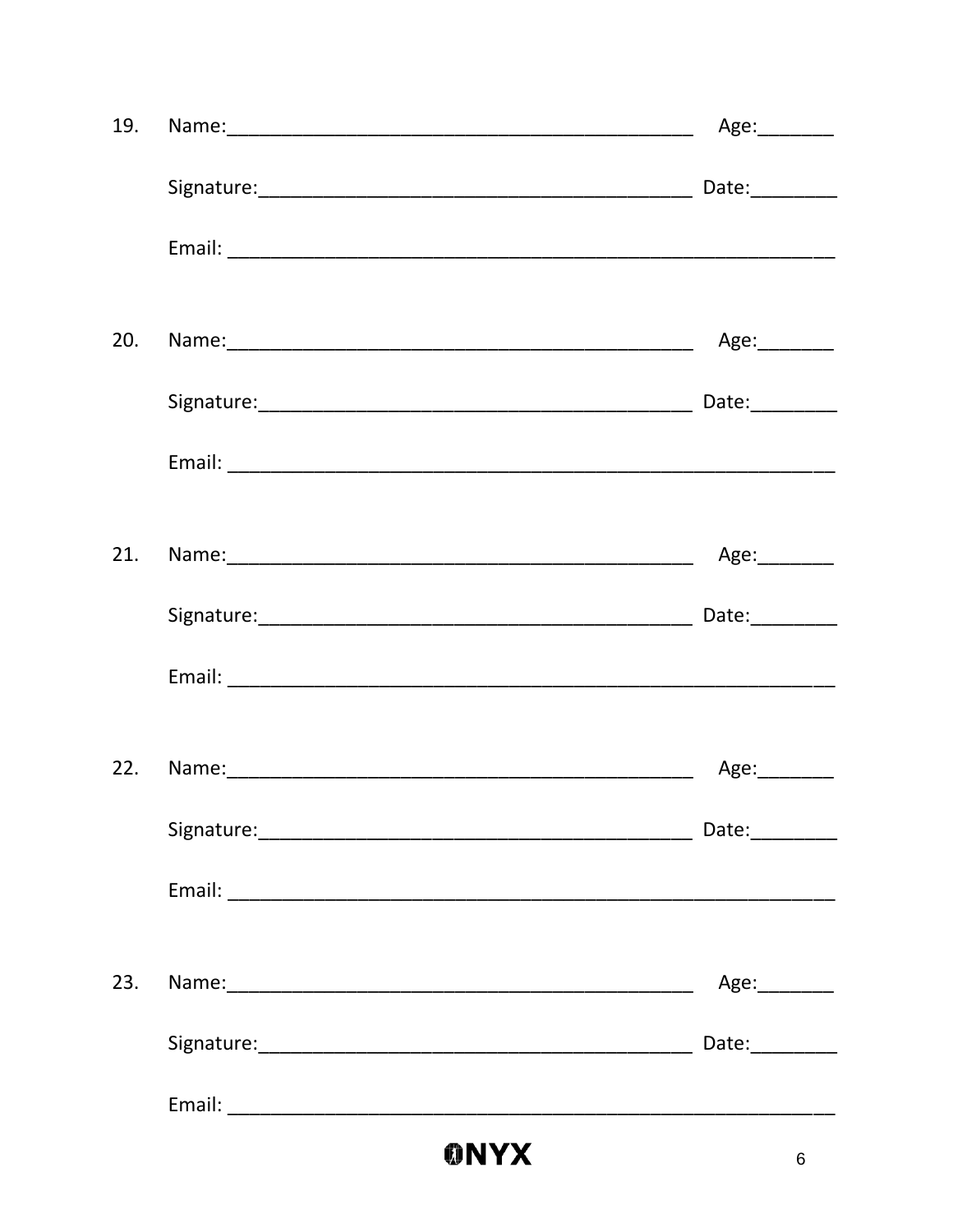| 24. | Age:_________   |
|-----|-----------------|
|     |                 |
|     |                 |
| 25. | Age:_________   |
|     | Date:________   |
|     |                 |
| 26. |                 |
|     | Date:_________  |
|     |                 |
|     | Age:_________   |
|     | Date:__________ |
|     |                 |
| 28. | Age:________    |
|     | Date:__________ |
|     |                 |